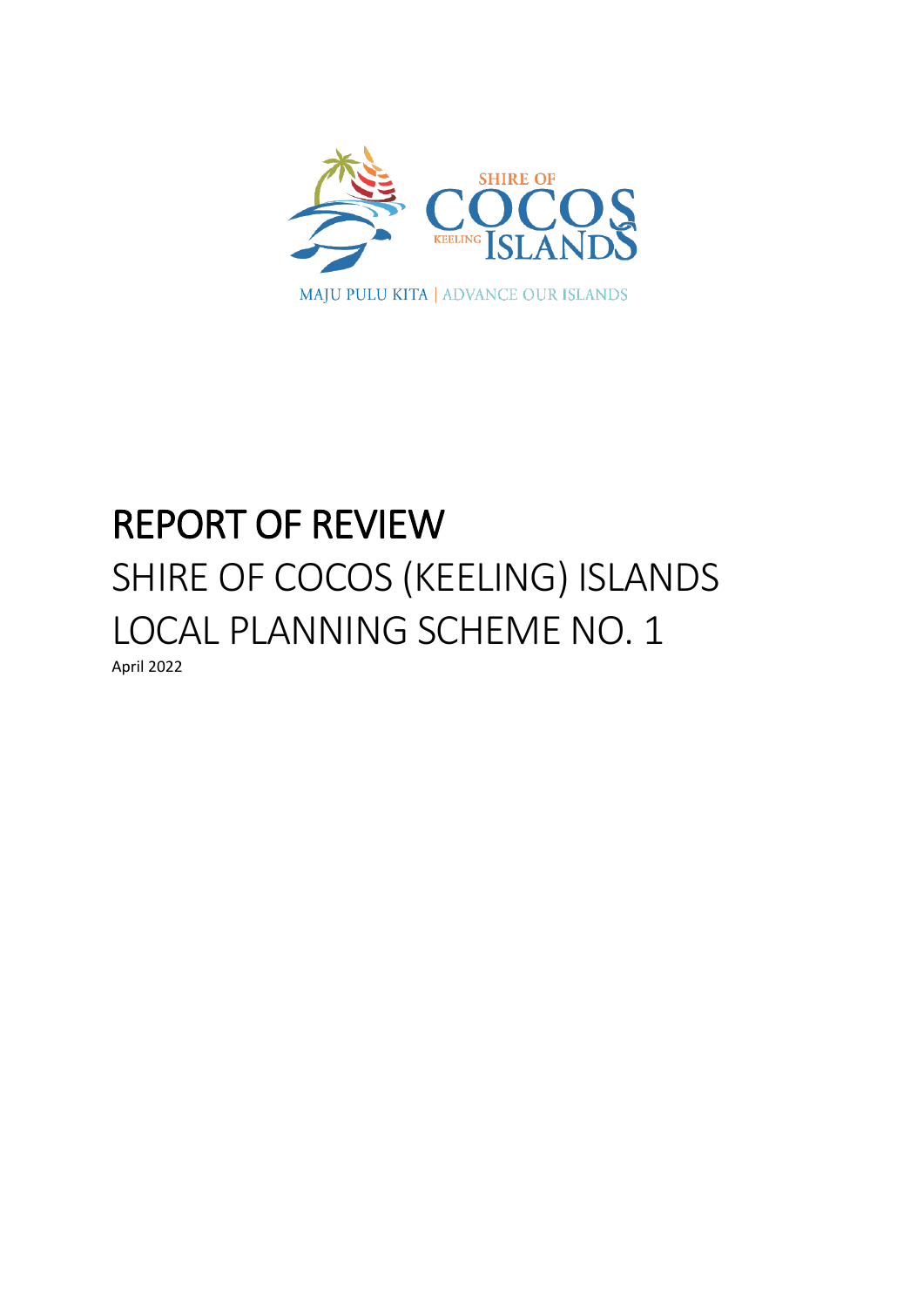# Introduction

The Shire of Cocos (Keeling) Islands' Local Planning Scheme No. 1 (LPS 1) has been operational since 2007.

In accordance with the *Planning and Development Act 2005 (WA) (CKI)* and associated *Planning and Development (Local Planning Schemes) Regulations 2015 (WA) (CKI)* (the Regulations), a local planning scheme must be reviewed every five years. In addition, each local planning scheme is to be supported by a local planning strategy prepared in accordance with Part 3 of the Regulations.

There is no local planning strategy associated with LPS 1, and a review of the Scheme has not yet been conducted.

A local planning strategy is a fundamental part of a local government's planning framework and sets the strategic direction for planning and development in the Shire over the next 10 to 15 years. The strategy provides the strategic basis for the preparation, implementation and amendments to a local planning scheme.

A local planning scheme is the primary mechanism to implement the strategy, through various provisions and subsidiary plans, such as local planning policies. Implementing a local planning strategy is a key point listed in the Cocos (Keeling) Islands Master Plan (2019).

This Report of Review for LPS 1 has been prepared pursuant to Part 6 of the Regulations.

## Background

The Shire of Cocos (Keeling) Islands ('the Shire') local government areas encompasses all of the Cocos (Keeling) Islands (CKI), an Australian External Territory located in the Indian Ocean at Latitude 12 deg 10' South longitude 96 deg 50' East. The islands lie 2,768 km north-west of Perth, 3,685 km due west of Darwin, approximately 900 km south-south west of Christmas Island and approximately 1,000 km south-west of Java and Sumatra.

The two inhabited islands of CKI are Home Island, the home of the Cocos Malay community and the Shire Office, and West Island on which is located the airport, government offices, the homes of most government and contracted employees, and some private residences.

North Keeling Island, an atoll approximately 27 km north of the southern atoll is protected as a World Heritage Reserve under the control of Parks Australia.

The only passenger transport connection with the rest of the world is by an air service to Christmas Island and Perth. Currently this service operates twice weekly with supplies/logistics supplied through a shipping service and fortnightly air-freight service.

The climate is sub-tropical with mean daily maximum temperatures ranging from 28 deg C (August) to 29.9 deg C (February/March) and mean daily minimum temperatures ranging from 23.4 deg. The highest point above sea level is 9 metres which is located on South Island. The islands in the southern atoll comprise an area totalling 14 square kilometres. Much of CKI is impacted by coastal hazards (erosion and coastal flooding).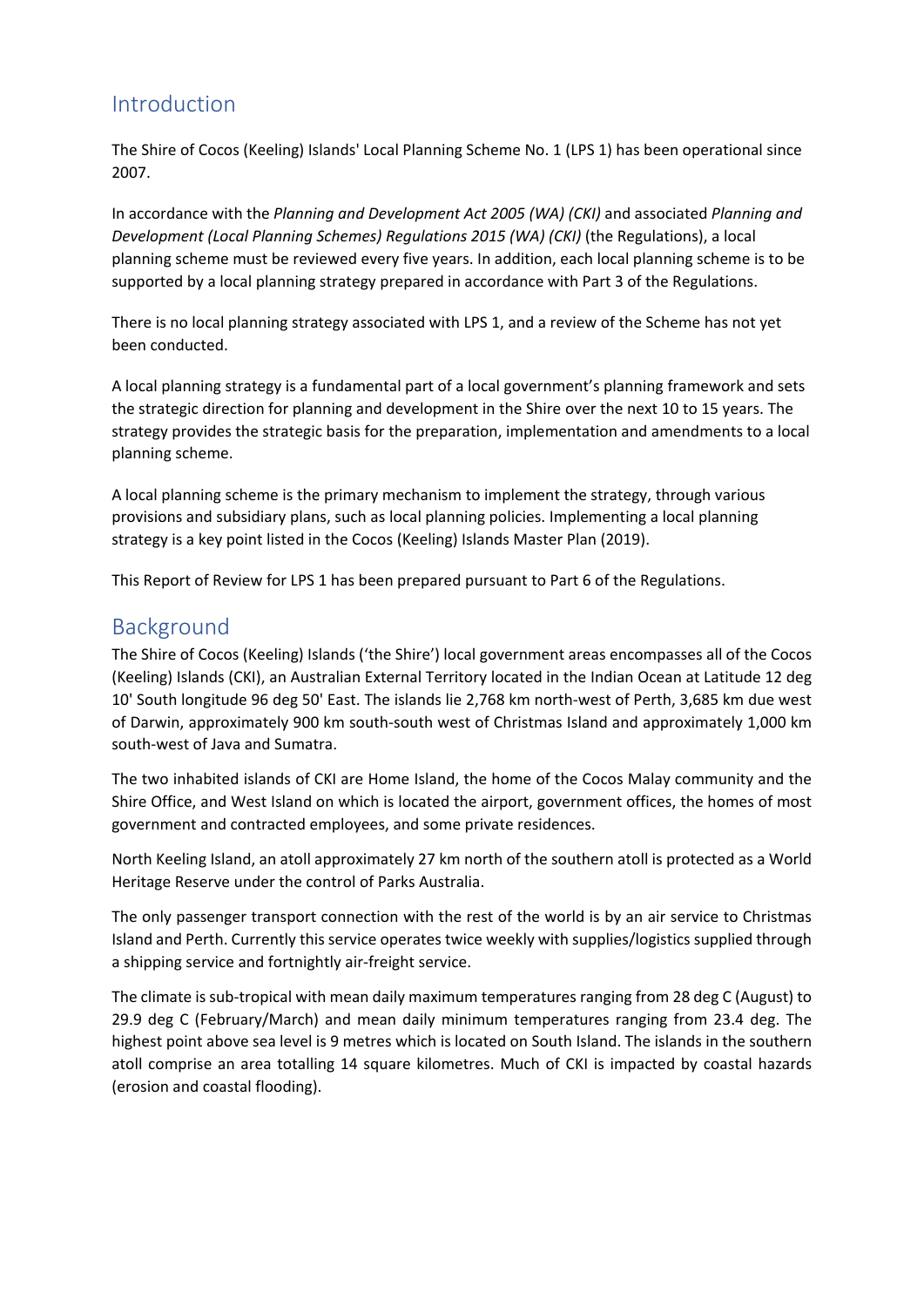# Local Planning Framework

#### Local Planning Scheme Details

The Shire's LPS 1 was gazetted (approved by the Assistant Minister for the Territories) in 2007. Amendments were made to LPS 1 in 2016, 2017 and 2019. No review of LPS 1 has been conducted.

Whilst the Shire has undertaken amendments to introduce the deemed provisions of the Regulations, a comprehensive update has not been undertaken to ensure the Scheme's conformity with the model provisions (Schedule 1 of the Regulations). As such, LPS 1 remains inconsistent with contemporary local planning schemes in the following key areas:

- the manner and format of the scheme;
- most of the operational provisions;
- zone and reserve names and objectives;
- numerous general and land use definitions;
- includes 'special use' zone provisions that are no longer supported in local planning schemes, as future development/growth areas should be exclusively detailed within a local planning strategy; and
- some inconsistencies and contradictions in existing provisions that could lead to legal interpretation difficulties.

| No. | <b>Amendment Amendment Summary</b>                                                                                | <b>Gazettal Date</b> |
|-----|-------------------------------------------------------------------------------------------------------------------|----------------------|
| 1.  | Various rezoning, reclassifying, and<br>administrative changes.                                                   | 05/02/2016           |
| 2.  | Various administrative changes to reflect the<br>'deemed' provisions set out in Schedule 2 of the<br>Regulations. | 28/04/2017           |
| 3.  | Rezone Lot 163 Beacon Heights, West Island,<br>from 'Residential R15' zone to 'Commercial'.                       | 15/02/2019           |

#### Local Planning Scheme Amendments

#### Local Planning Strategy

The Western Australian Planning Commission (WAPC) has never endorsed a local planning strategy for the Shire.

Since 2018, the Australian Government has been working in collaboration with the Shire and the Western Australian Department of Planning, Lands and Heritage to address coastal hazards (coastal erosion and flooding) on the Cocos (Keeling) Islands coastline through a Coastal Hazard Risk Management and Adaptation Planning (CHRMAP) project. The CHRMAP will cover the coastline of Home Island, West Island and Direction Island.

A CHRMAP is a strategic planning document prepared under WA's State Planning Policy 2.6 - Coastal Planning Policy provides guidance for decision-making within the coastal zone including development and land use change; establishment of foreshore reserves; and to protect, conserve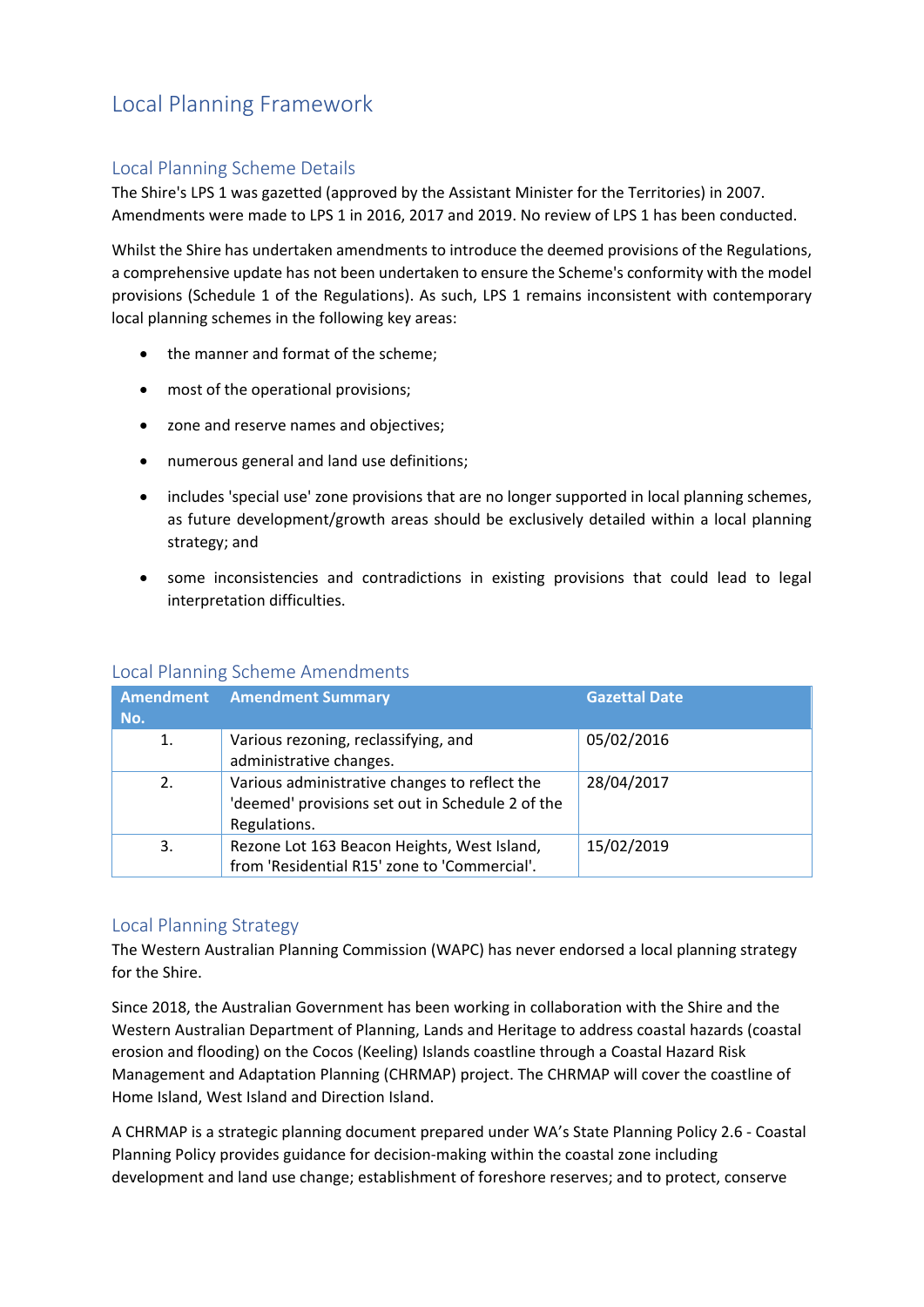and enhance coastal values. The CHRMAP outlines the best management pathway for coastal assets vulnerable to coastal hazards.

CHRMAPs provide the touchstone for the Shire's local planning strategy and local planning scheme, by presenting the context around existing and future vulnerability to present and future coastal hazards, and the framework for managing that vulnerability.

#### Subdivision and Development Activity in the Local Government Area

Since the gazettal of LPS 1 in 2007, the WAPC has granted conditional approval to only one subdivision application on CKI, however; the new lots (proposed for West Island) were not subsequently created.

Additionally, in 2016 the WAPC refused to grant its approval to subdivide 25 new industrial lots on Rumah Baru Road, West Island for the following reasons:

*"The proposed subdivision does not accord with the objectives and development control provisions of the Shire of Cocos (Keeling) Islands' Local Planning Scheme No. 1 (LPS 1) by reason that:*

- *comprehensive planning in the form of a structure plan has not been undertaken to support the proposed subdivision (pursuant to subclause 4.5.2 and Schedule 2 of LPS 1);*
- *the proposed subdivision is not supported by an approved local water management strategy (pursuant to subclause 4.5.2 and Schedule 2 of LPS 1);*
- *the application has not sufficiently addressed the potential impact of coastal processes, within a 100 year planning timeframe, and fails to apply coastal hazard risk management and adaptation planning in line with the principles of State Planning Policy 2.6 - State Coastal Planning Policy (pursuant to clause 5.12 of LPS 1)."*

Presently there are no structure plans operational with the Shire.

Since January 2011, the Shire has issued 158 Building Approvals, of those six (6) have been for new dwellings, and the remainder being for minor additions to existing dwellings or minor works/structures.

## Strategic Framework

#### Population Change

The residential population on the Cocos (Keeling) Islands appears relatively steady:

<span id="page-3-0"></span>

|                              | 2006 <sup>1</sup> | $\mathsf{L}2011^{11}$ | 2016 <sup>1</sup> | 2022 <sup>2</sup> |
|------------------------------|-------------------|-----------------------|-------------------|-------------------|
| People                       | 572               | 550                   | 544               | 579               |
| <b>Families</b>              | 153               | 172                   | 153               | n/a               |
| <b>All Private Dwellings</b> | 167               | 164                   | 166               | n/a               |
| Average People per Household | 4.0               | 3.8                   | 3.7               | n/a               |

The Western Australian State Demographer does not produce official population forecasts for the Indian Ocean Territories. In 2020, the Department of Planning, Lands and Heritage prepared the

<span id="page-3-1"></span><sup>1</sup> <https://www.abs.gov.au/websitedbs/D3310114.nsf/Home/2016%20QuickStats>

<span id="page-3-2"></span><sup>2</sup> <https://www.abs.gov.au/statistics/people/population/regional-population/2020-21>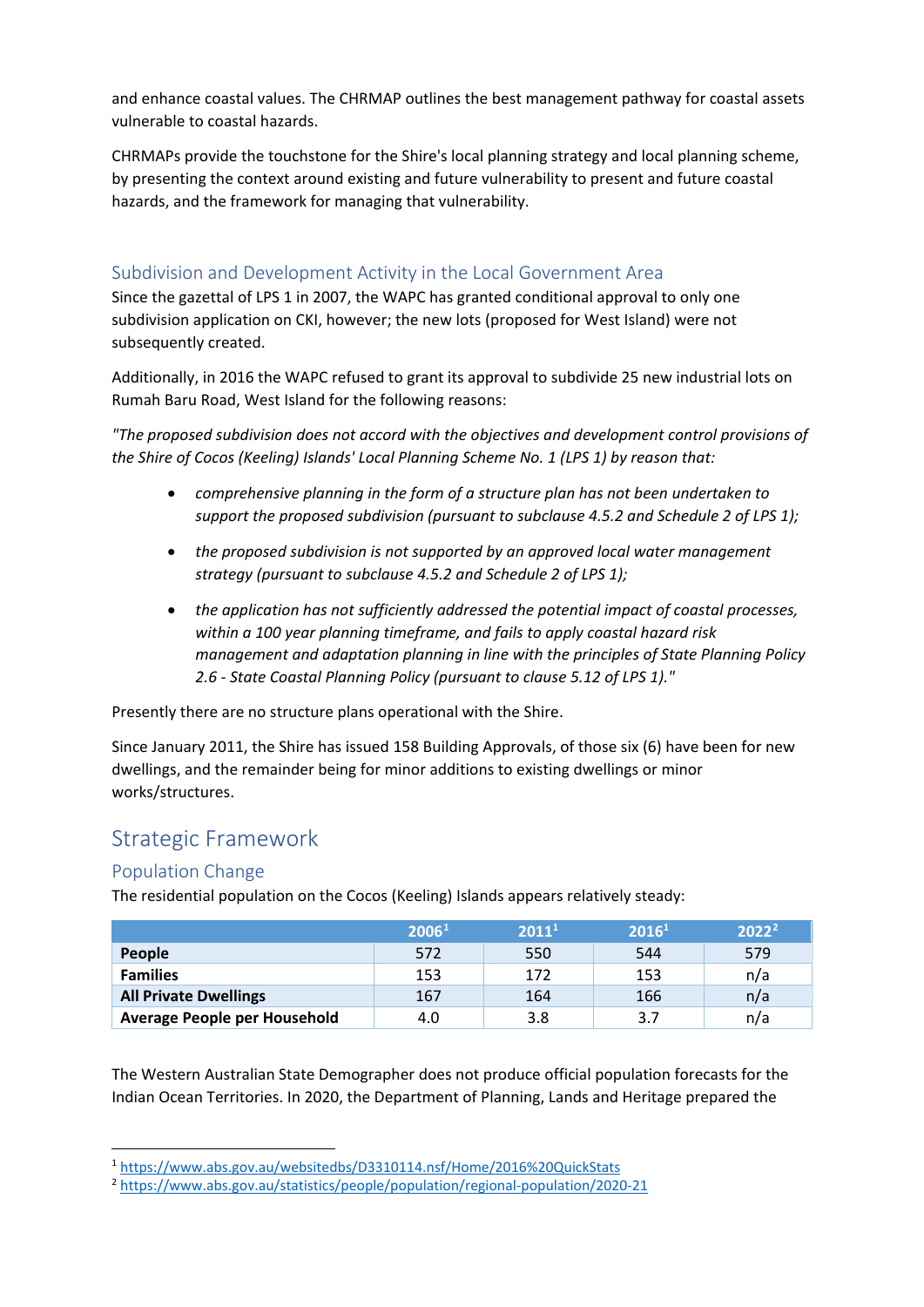*Indian Ocean Territories Land Capacity Analysis - Shire of Cocos (Keeling) Islands[3](#page-4-0)* (LCA) which provides a broad overview of the existing and future land capacity of the settlements on CKI with respect to potential population growth. In particular, the LCA examines land identified for residential, commercial and industrial development and considers possible implications with regard to the local government area's land supply needs in the context of a number of nominal population scenarios.

Based on the current extents of zoned residential land and land identified for future residential purposes, the LCA suggests there is a potential shortfall of developable residential land to accommodate expansion of CKI's population under certain scenarios. However, it is important that this is read in the context of the methodology and assumptions of the analysis, particularly as:

- there is currently no applicable local planning strategy for the Shire to inform the LCA's landuse mapping, particularly with regard to designating areas for future land use; and
- the LCA population scenarios identified are nominal only. They do not necessarily reflect historical or likely future trends, nor do they necessarily reflect the Shire's aspirations.

The *Accommodation Needs Assessment for the Indian Ocean Territories[4](#page-4-1)* undertaken in 2011 indicated a very low home-ownership rate when compared to the national average. Given the uniqueness of the islands and constraints in terms of coastal hazards, remoteness, transient population and difficulty in engaging in personal investment in property, there is little-to-no demand for subdivision.

In recent years and expected to continue for the next few years the temporary population coming to islands has/will increase dramatically due to the desirable location for holiday makers due to the COVID19 pandemic as well as increased contractors required on island for major Commonwealth Government projects, such as, the Department of Defence Airport Runway project.

Reviewing the Shire's local planning framework may provide an opportunity to identify sufficient residential land to accommodate aspirational population targets.

## Shire of Cocos (Keeling) Islands Strategic Community Plan 2016 – 2026[5](#page-4-2)

The Shire's Strategic Community Plan 2016 – 2026 outlines the aspirations the local community have over the ten-year timeline from the plan's adoption. Ultimately, the plan shapes the future delivery of services and projects undertaken by the Shire during this period. The following outcome and strategies from the plan have a high influence on land use planning and development over the Strategic Community Plan's timeline:

#### *Outcome 1.1 Encourage economic stability for the Islands*

- *1.1.1 Increase employment opportunities for local residents*
- *1.1.2 Encourage low impact tourism*
- *1.1.3 Lobby to remove impediments to the Islands economic growth*

*Outcome 3.1 Retain the Islands environment*

<span id="page-4-0"></span><sup>3</sup> <https://www.wa.gov.au/government/document-collections/regional-north-land-capacity-analysis>

<span id="page-4-1"></span><sup>4</sup> <https://www.infrastructure.gov.au/territories-regions-cities/territories/publications>

<span id="page-4-2"></span><sup>5</sup> <https://shire.cc/en/your-council/council-documents.html>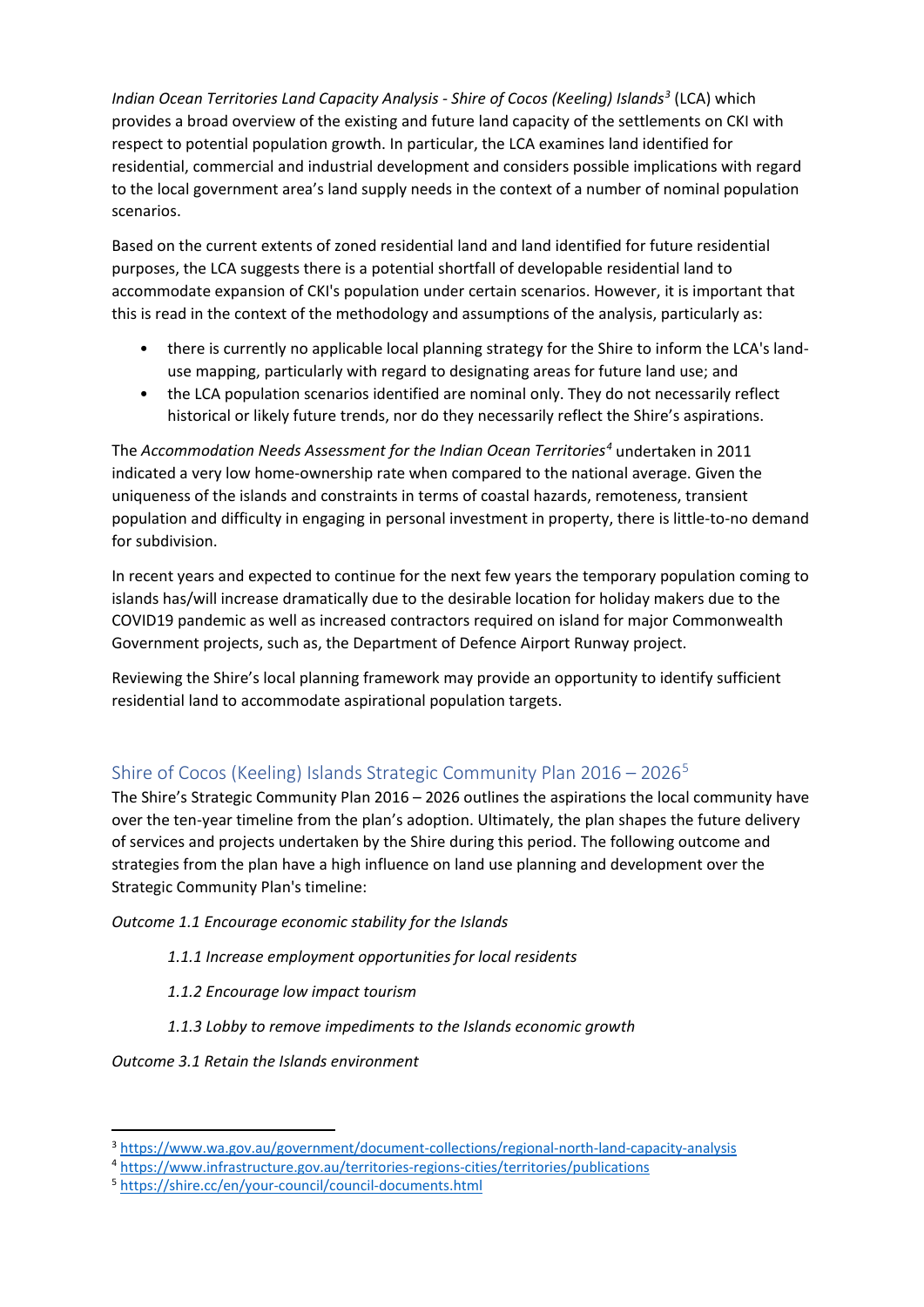#### *3.1.1 Increase the environmental credentials of the Islands*

- *3.1.2 Protect the Islands environment*
- *3.1.3 Minimise coastal erosion*

*Outcome 3.2 Future development is sympathetic to the Islands environment*

*3.2.1 Maintain and develop infrastructure in-line with community needs and the Islands environment*

*3.2.2 Develop and maintain infrastructure within the resource capability of the Shire.*

#### 'Our Cocos (Keeling) Islands 2030 Strategic Plan' (March 2019)[6](#page-5-0)

In March 2019 the Indian Ocean Territories Regional Development Organisation completed a 10-year strategic plan for the CKI. Working at the federal level of government this plan creates a roadmap to the community aspirations captured in drafting the document. The plan has a strong sustainability focus - community, economic development, and maintaining the pristine environment. Also, of importance is its focus on education, social harmony, building tourism and creating jobs.

The plan calls for all pertinent information to be included into a new local planning scheme for CKI. For this reason, the plan has been given due consideration in this scheme review.

The major action items with implications for local planning range around accommodation for locals and visitors, as well having a planning framework in place which is conducive to organic economic development. A few examples taken from the strategic plan are listed below:

*The CKI Tourism Association believes tourism numbers can be increased within the constraints of current infrastructure by targeting the low season with new and emerging markets, such as fly fishing, photography tours, weddings and sporting/cultural events such as the new Pulu Kelapa festival. The long term strategy is to build year-round capacity through greater tourism accommodation options, such as attracting investment for an eco-resort.* 

*Expansion of the tourism industry will bring many business opportunities. Support for small businesses will build local business capacity and ultimately create new jobs.* 

*Identify & address barriers to affordable housing - Chronic housing shortages were raised repeated during consultations. Inability to obtain insurance and exorbitant building costs is real barriers to home ownership. An Affordable Housing Strategy is recommended to identify and address the barriers to affordable housing, including the consideration of community housing models.*

*Develop an affordable housing strategy for the IOTs. In this, explore possibilities for Coop/Shire/Trust to build community housing plus a review of grants to ensure IOT benefits (such as first home buyers). Current reports indicate that 6 houses on HI and 4 houses on WI are needed.* 

*Adopt a transparent, planned approach to industry development and government investment.*

<span id="page-5-0"></span><sup>6</sup> [https://www.infrastructure.gov.au/department/media/publications/our-cocos-keeling-islands-2030](https://www.infrastructure.gov.au/department/media/publications/our-cocos-keeling-islands-2030-strategic-plan-march-2019-produced-indian-ocean-territories-regional) [strategic-plan-march-2019-produced-indian-ocean-territories-regional](https://www.infrastructure.gov.au/department/media/publications/our-cocos-keeling-islands-2030-strategic-plan-march-2019-produced-indian-ocean-territories-regional)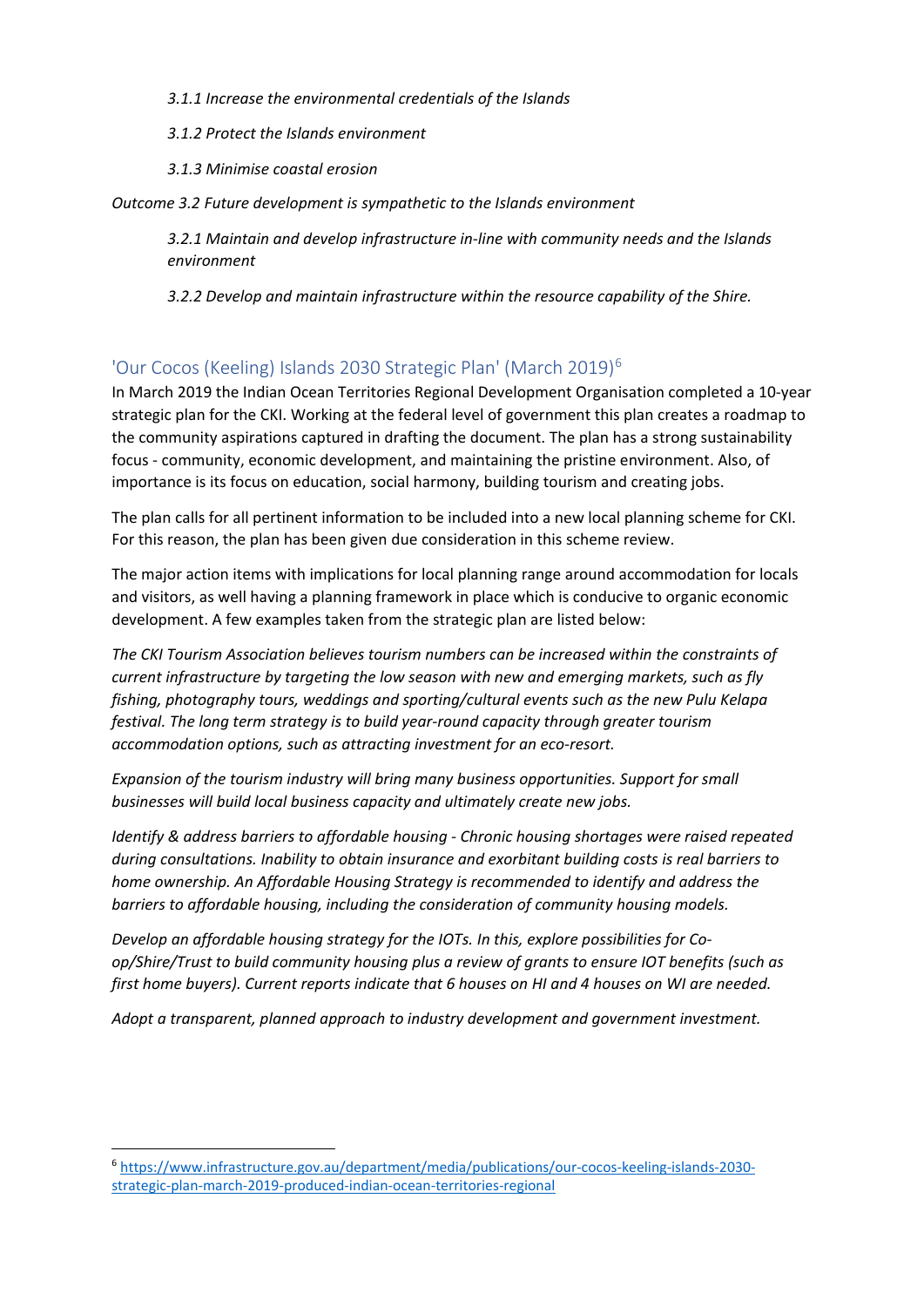## Cocos (Keeling) Islands Master Plan Report (April 2019)[7](#page-6-0)

In January 2019, the Shire commenced a master planning process that included community consultation, and delivered a master plan that identified a range of potential projects across Home Island and West Island, and the development of a tool to assist in the prioritisation of identified projects.

The process involved in-situ site analysis on both Islands; a preliminary community workshop; evaluation of the community responses; preparation of draft master plan maps and diagrams; preparation of a project prioritisation tool; two follow-up community feedback workshops; all of which, feed into a final report and diagrams.

The master plan development process was underpinned with a focus on liveability and sustainability. Whilst these two themes should be important to all communities, they are particularly relevant to an isolated island community.

The master plan notes, that given the governance structure of the Indian Ocean Territories, it is essential that there is collaboration between the Shire and the various delivery agencies/service providers at State and Commonwealth levels if the community's needs are to be met effectively and efficiently.

#### Consultation

No consultation has commenced directly related to a Scheme review; however, public consultations over the past few years and planned for 2022 have/will be undertaken for the following topics and will assist with informing the Scheme review:

| Year         | <b>Consultation Topic</b>               | <b>Lead Agency</b>       |
|--------------|-----------------------------------------|--------------------------|
| 2019         | <b>Strategic Community Plan 2030</b>    | Department of            |
|              |                                         | Infrastructure (Cth)     |
| 2019         | Master Plan                             | Shire of Cocos (Keeling) |
|              |                                         | Islands                  |
| 2019         | <b>Direction Island Resort Proposal</b> | Shire of Cocos (Keeling) |
|              |                                         | Islands                  |
| 2021         | Request to Lease Lots 223/224           | Shire of Cocos (Keeling) |
|              | for purpose of Eco Resort               | Islands                  |
| Planned 2022 | Major Strategic Community Plan          | Shire of Cocos (Keeling) |
|              | Review                                  | Islands                  |
| Planned 2022 | Coastal Vulnerability and               | Department of            |
|              | <b>CHRMAP</b>                           | Infrastructure (Cth)     |

# Officer's Comments

To ensure the local planning framework remains responsive to the issues and opportunities faced by CKI, it is recommended a new local planning strategy and new local planning scheme be prepared in accordance with relevant planning legislation, policy and practices. It is essential that the new strategy and scheme address and achieve the following:

• the legislative requirements of the *Planning and Development Act 2005 (WA)(CKI)* and the *Planning and Development (Local Planning Schemes) Regulations 2015 (WA)(CKI)*;

<span id="page-6-0"></span><sup>7</sup> <https://shire.cc/en/your-council/council-documents.html>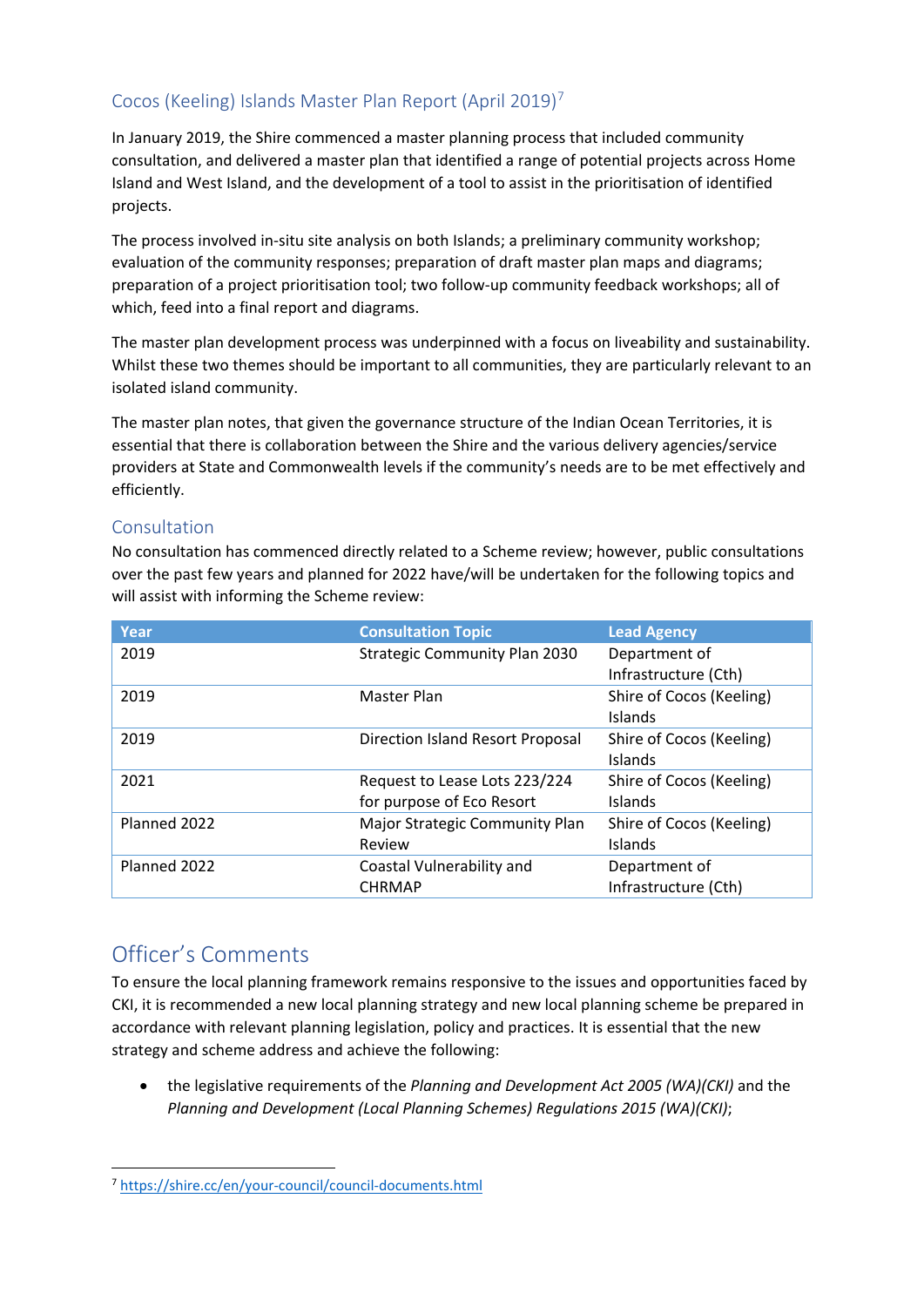- the objectives, policy measures, and *Guidelines* of State Planning Policies of the Western Australian Planning Commission<sup>[8](#page-7-0)</sup>;
- the guidance (including structure and content for local planning strategies) provided in the Western Australian Planning Commission's *Local Planning Strategy Guidelines* (WAPC  $2021)^9;$  $2021)^9;$  $2021)^9;$
- the Shire's responsibilities and outputs under the Integrated Planning and Reporting Framework (WALGA, 2016)<sup>[10](#page-7-2)</sup>.

The strategy will be generally structured in the format detailed in the WAPC's *Local Planning Strategy Guidelines*, including spatial plans, and supporting documents and studies. The strategy will provide a framework for land use planning and development on CKI and the strategic basis and rationale for the new scheme. The strategy will set out the local government's objectives for future planning and development over the next 10 - 15 years and includes strategies and actions by which to pursue those objectives. The strategy will need to address the social, environmental, resource management and economic factors that affect, and are in turn affected by, land use and development.

The new scheme will be made under the *Planning and Development Act 2005 (WA)(CKI)* which sets out the general objects of schemes and the matters which may be addressed in schemes and comprise the principal statutory tool for implementing the objectives, strategies and actions of the new strategy to achieve the Shire's aims and objectives with respect to the development of its local area. The new scheme text and maps will be consistent with the model scheme format prescribed by Schedules 1 and 3 of the Regulations.

A key objective of the Shire will be effective community and stakeholder engagement in the preparation of the new strategy and scheme.

In the short-term, as a proactive measure to ensure the local planning framework addresses the CKI's vulnerability to coastal hazards (namely coastal inundation and erosion), the Shire will work closely with the CKI community and government stakeholders to undertake a Coastal Hazard Risk Management and Adaptation Planning (CHRMAP) that is consistent with the objectives, policy measures, and guidelines of State Planning Policy 2.6 - State Coastal Planning Policy (Western Australian Planning Commission, 2013; SPP 2.6 $11$ .

## Recommendation

That the Shire of Cocos (Keeling Islands) resolves:

- pursuant to Regulation 66(3)(a)(iii) of the *Planning and Development (Local Planning Schemes) Regulations 2015 (WA)(CKI)* make a recommendation to the Western Australian Planning Commission that the Shire of Cocos (Keeling) Islands' Local Planning Scheme No. 1 be repealed and a new scheme be prepared in its place; and
- pursuant to Regulation 66(3)(b)(iii) of the *Planning and Development (Local Planning Schemes) Regulations 2015 (WA)(CKI)* make a recommendation to the Western Australian

<span id="page-7-1"></span><span id="page-7-0"></span><sup>8</sup> <https://www.wa.gov.au/organisation/department-of-planning-lands-and-heritage/state-planning-framework> <sup>9</sup> <https://www.wa.gov.au/system/files/2021-10/Local-Planning-Strategy-guidelines.pdf>

<span id="page-7-2"></span><sup>10</sup> [https://www.dlgsc.wa.gov.au/local-government/strengthening-local-government/intergrated-planning-and](https://www.dlgsc.wa.gov.au/local-government/strengthening-local-government/intergrated-planning-and-reporting)[reporting](https://www.dlgsc.wa.gov.au/local-government/strengthening-local-government/intergrated-planning-and-reporting)

<span id="page-7-3"></span><sup>11</sup> <https://www.wa.gov.au/government/publications/state-planning-policy-26-coastal-planning>